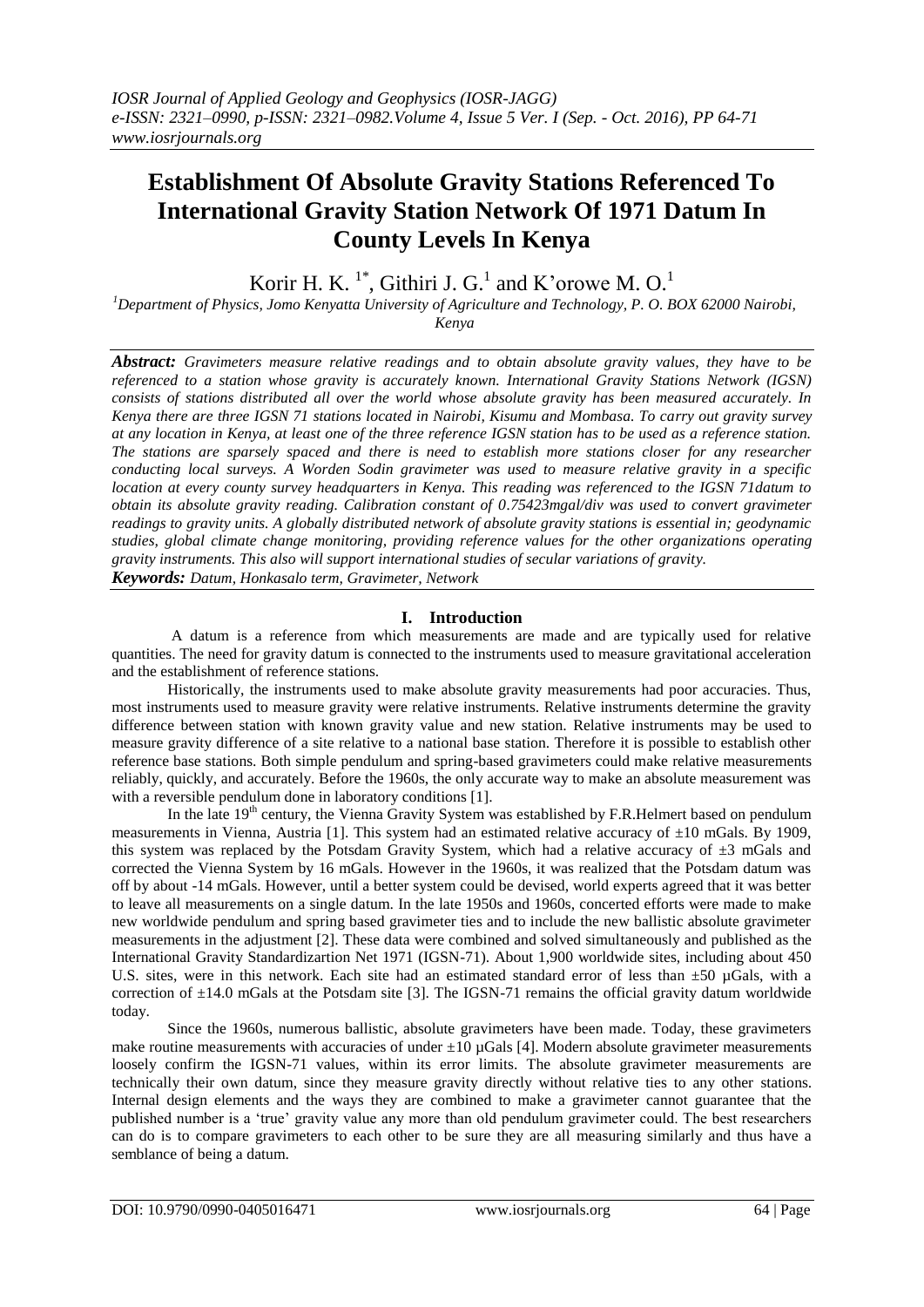# *Establishment Of Absolute Gravity Stations Referenced To International Gravity Station Network Of..*

In Kenya, gravity measurements started way back in 1955. A catalogue of gravity measurements [5] contains compilation of these data all the way from 1955 to 1975. This compilation is one of the end products of a research programme which began at Leicester University in 1965. It supersedes previous catalogues by Searle and Darracot [6] and Khan, Mansfield and Swain [7]. The datum used in reducing the gravity observations is defined by the IGSN-71 [8] together with the 1967 gravity formula as recommended by the IUGG.[3].

In December 1979, The New Geodetic Reference System 1980 was adopted at the XVII General Assembly of IUGG in Canberra. The International Union of Geodesy and Geophysics (IUGG) recognizing that the Geodetic Reference System 1967, adopted at the XIV General Assembly of IUGG in Lucerne 1967, no longer represent the size, shape and gravity field of the Earth to an accuracy adequate for many geodetic, geophysical, astronomical and hydrographic applications and considering that more appropriate values are now available, recommends that the Geodetic Reference System 1967 be replaced by a new Geodetic Reference System 1980 [9].

It is evident that the gravity data contained in the Catalogue of gravity measurements [5] are not updated to meet the current accuracy standards required for application in the field of geosciences, yet it is the major document known to contain homogenous gravity data of Kenya which have been referenced to IGSN-71 station. IGSN-71 values include a correction of the Honkasalo term [12] which removes the average part of the tidal force. This correction term has been deemed inappropriate [13] because of resulting errors in calculation of the geoid from gravity values corrected with the Honkasalo term. This calls for the need to update the data to meet standards recommended by IUGG and set up accessible absolute gravity stations distributed evenly in the country. With availability of Global positioning devices (GPS) with accuracy of ±3cm thus, challenges encountered by early researchers in height and position measurement will be solved. Also by application of the new Geodetic Reference formulae of 1980 to the data, more accurate theoretical values of gravity at sea level will be achieved.

#### **1.1. Study Area**



Figure 1: Map of Kenya showing locations where absolute gravity stations have been established

New absolute gravity stations were set up in 10 counties within the rift-valley region of Kenya. The counties are; Kajiado, Narok, Bomet, Kisii, Kericho, Nakuru, Baringo, El geiyo Marakwet, Tranz Nzoia, and Uasin Gishu as shown by the doted points in figure 1 above.

# **II. Materials And Methods**

Worden Sodin gravimeter model 403 was used to measure the gravity difference between the new station and the reference stations. Global positioning system (GPS) was used to measure the co-ordinates and height above sea level of the new station. It was also used to locate the physical locations of the reference points as indicated in the catalogue of gravity measurements in Kenya by Swain and Khan [5].

The gravimeter was monitored for a period of 1 week, before commencement of the field work, to ascertain its consistency. A location was chosen near university football field, where gravimeter readings were recorded three times a day; morning, after noon, and evenings, for a period of seven days. It was found out that the gravimeter was giving nearly consistent readings with a small deviation of approximately 0.2 dial units as shown in the chart below.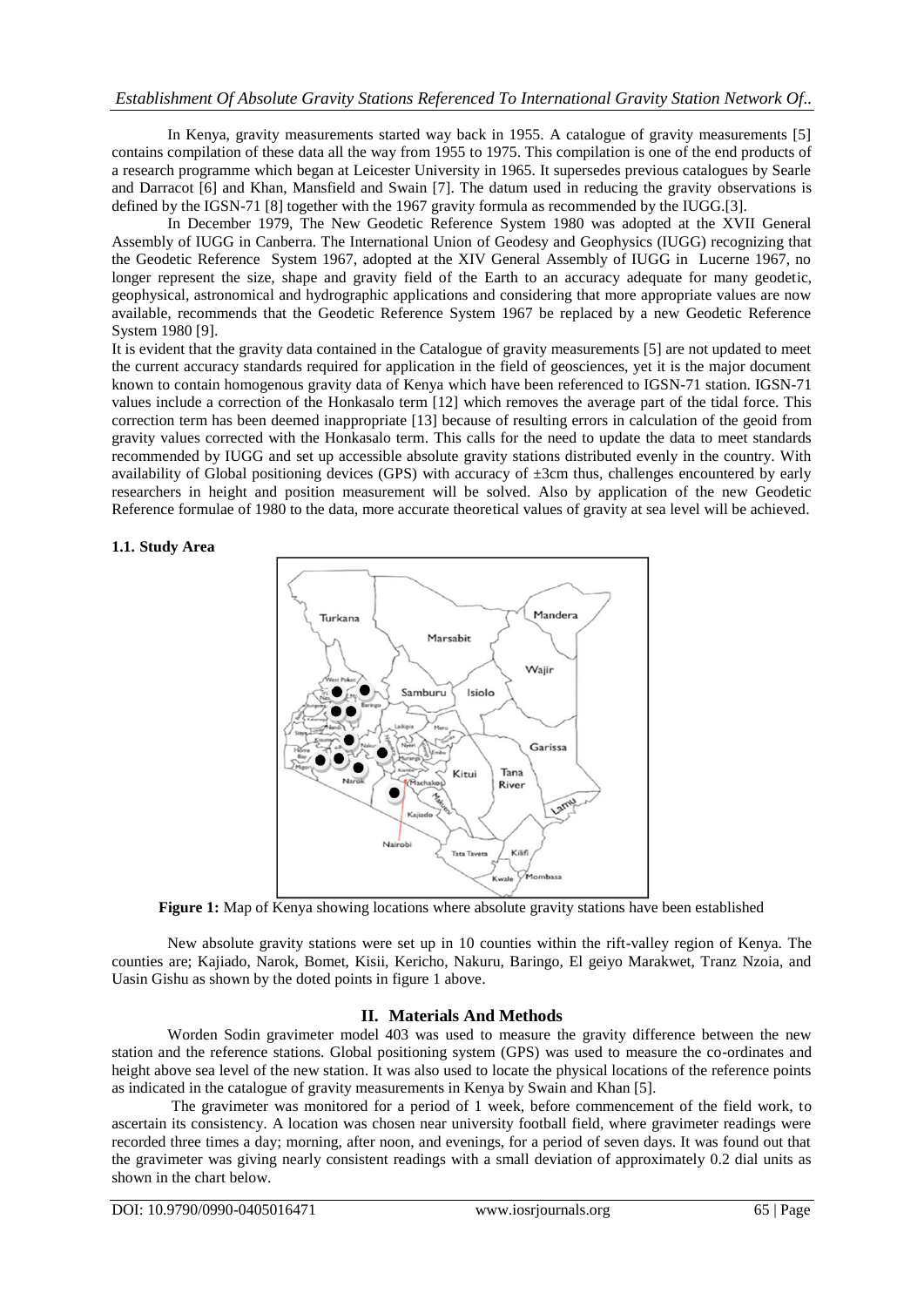

**Figure 1:** Chart showing variation of gravimeter readings at one location.

During field work, regular checks were performed to the gravimeter to insure that the levels and sensitivity settings were properly adjusted. These checks were performed daily before commencing data collection. The first check was to insure that the cross level of the gravimeter was exactly in the horizontal position when its bubble was in the mid range. This test was quite important since if the gravimeter was tipped in one side or the other it won"t measure the full force of gravity. The second test was to check sensitivity of the reading line. The reading line could be highly sensitive or low sensitive which could cause uncertainties in adjusting the cross hair during data collection. These tests were a must to insure that the gravimeter was adjusted and will measure gravity acceleration precisely.

A suitable location for establishing the new station was based on the following conditions as stipulated by Boedecker [10]; firstly, the location was supposed to be stable in terms of structural, hydrological and geological conditions. Secondly, the location was to be a way from highways, railroads, electrical power supplies and be accessible 24 hrs a day, 7 days a week. Lastly, the location was supposed to be suitable for setting up gravimeters, GPS receivers, and precise leveling rods.

The basic survey procedure in gravity survey is the loop. This procedure is required to computationally remove the systematic drift error of the instrument and to provide redundant observations at stations for quality assurance purposes. A loop consists of a set of gravity stations for which gravity differences are observed by the same observer and the same gravimeter [11]. For this case a profile method loop was adopted as a survey scheme to collect data. With four stations whose absolute gravity values are known for example stations; 1, 3, 4, 5 and a station whose gravity value is to be determined for example station 2, the procedure for data collection was as follows; 1-2-3-4-5-5-4-3-2-1. The procedure is well shown in the figure below. This method is efficient and cheap. It is also a method with single, double or multiple station occupation at continuous station occupation in the profile.



**Figure 2:** The Profile Method

At each site three consecutive readings of the gravimeter were recorded in less than 5 minutes. In the data processing stage, the average of these readings was taken as a unique observation of that station. The field work sheet showing data collected for setting up a new station (Kajiado County) is as shown below;

**Table 1:** Gravimeter readings at new station and reference stations in Kajiado County, Kenya

| KAJIADO COUNTY, KENYA             | <b>Absolute Gravity</b> | $1st$ Reading | $2nd$ Reading | $3rd$ Reading |
|-----------------------------------|-------------------------|---------------|---------------|---------------|
| New Station                       |                         | 501           | 501.5         | 499           |
| 1 <sup>st</sup> Reference Station | 977562.4                | 496.0         | 496.5         | 496.3         |
| 2 <sup>nd</sup> Reference Station | 977585.3                | 524.8         | 523.1         | 524.3         |
| 3 <sup>rd</sup> Reference Station | 977587.5                | 533           | 531.4         | 532.9         |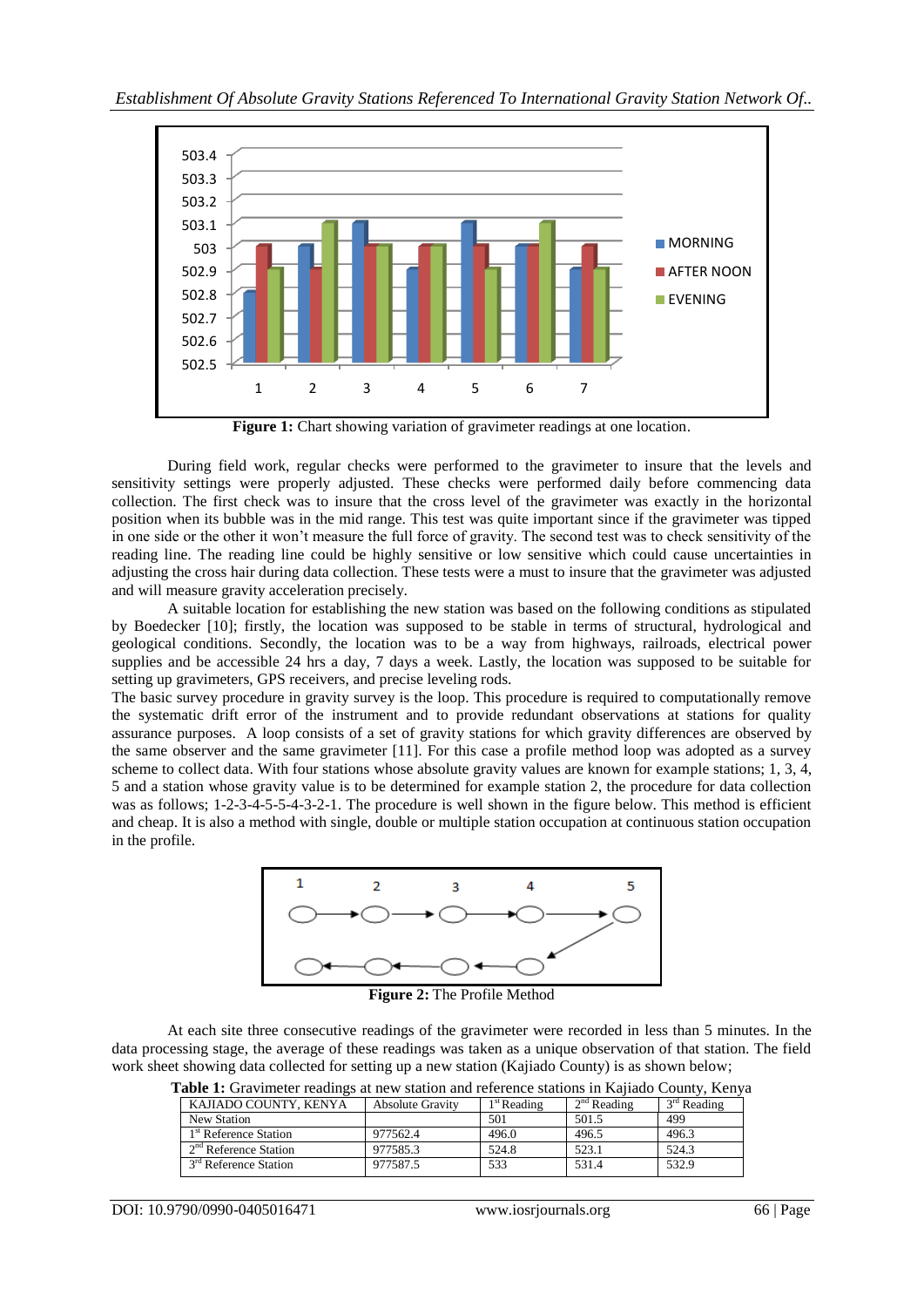# **III. Data Analysis**

# **3.1. Reduction of the Observed values**

# **3.1.1. Drift Correction**

The main reason for collecting data based on the profile method was to investigate gravimeters drift. This was achieved by observing graphically the dial readings at each station for the first leg of the loop and the return leg. This was possible by plotting the "*dial readings*" versus "*station position*". Example for Kajiado County is shown graphically below. The same procedure was applied to the other counties and it was observed that the gravimeter gave consistent dial readings in each station. Small "*jumps*" was observed in Bomet, Narok, and Kajiado counties, this was attributed to small errors in leveling internal spirit level in the gravimeter. In other counties, difference between the first line and the second line could not be observed due to nearly perfect consistency in dial readings.



Figure 3: Curve showing variation of dial readings at each station

It was evident that the gravimeter did not drift much, so in order to obtain the dial reading representing a station, a weighted average of the two dial readings was calculated.

# **3.1.2. Tidal Correction**

Variations in the configuration of the Earth, Moon, and Sun cause the lunar-solar attraction at a particular point on the Earth to vary as much as 280 microgals (µgal). This attraction has significant effect on gravity observation on the earth"s surface. Since data for a particular day were taken within a span of 2 hours and locations of reference points were approximately within a radius of 3 km, it is assumed that the tidal effect on gravimeter readings were uniform on that particular day. Thus this effect is eliminated during calculations.

# **3.1.3. Earth's Magnetization**

A fixed orientation with respect to the local magnetic north was observed throughout the measuring campaign in order to minimize possible beam magnetization.

# **3.2. Updating Gravity values of the Reference Stations**

# **3.2.1. Conversion from 1967 Geodetic reference system to 1980 geodetic reference system.**

The gravity values in the catalogue of Khan and Swain [5] were computed based on the 1967 Geodetic Gravity formula yet in 1979 a new gravity formula was adopted by the International Union of Geodesy and Geophysics (IUGG) after recognizing that the Geodetic Reference System of 1967 adopted at the XIV General Assembly of IUGG, Lucerne, 1967, no longer represents the size, shape, and gravity field of the Earth to an accuracy adequate for many geodetic, geophysical, astronomical and hydrographic applications [9]. Thus gravity values computed based on the Geodetic Reference System of 1967 can be converted to the new Geodetic Reference System of 1980 by equation (3) below;

```
Y1980 - Y1967 = (0.8316 + 0.0782 \sin 2 \varphi - 0.0007 \sin 4 \varphi) mgal (3)
where; \varphi is the latitude in radians.
```
# **3.2.2. Removal of the Honkasalo Term.**

IGSN-71 values include a correction of the Honkasalo term [12] which removes the average part of the tidal force. This correction term has been deemed inappropriate [13] because of resulting errors in calculation of the geoid from gravity values corrected with the Honkasalo term. Therefore, the Honkasalo term,  $\Delta g_h$  was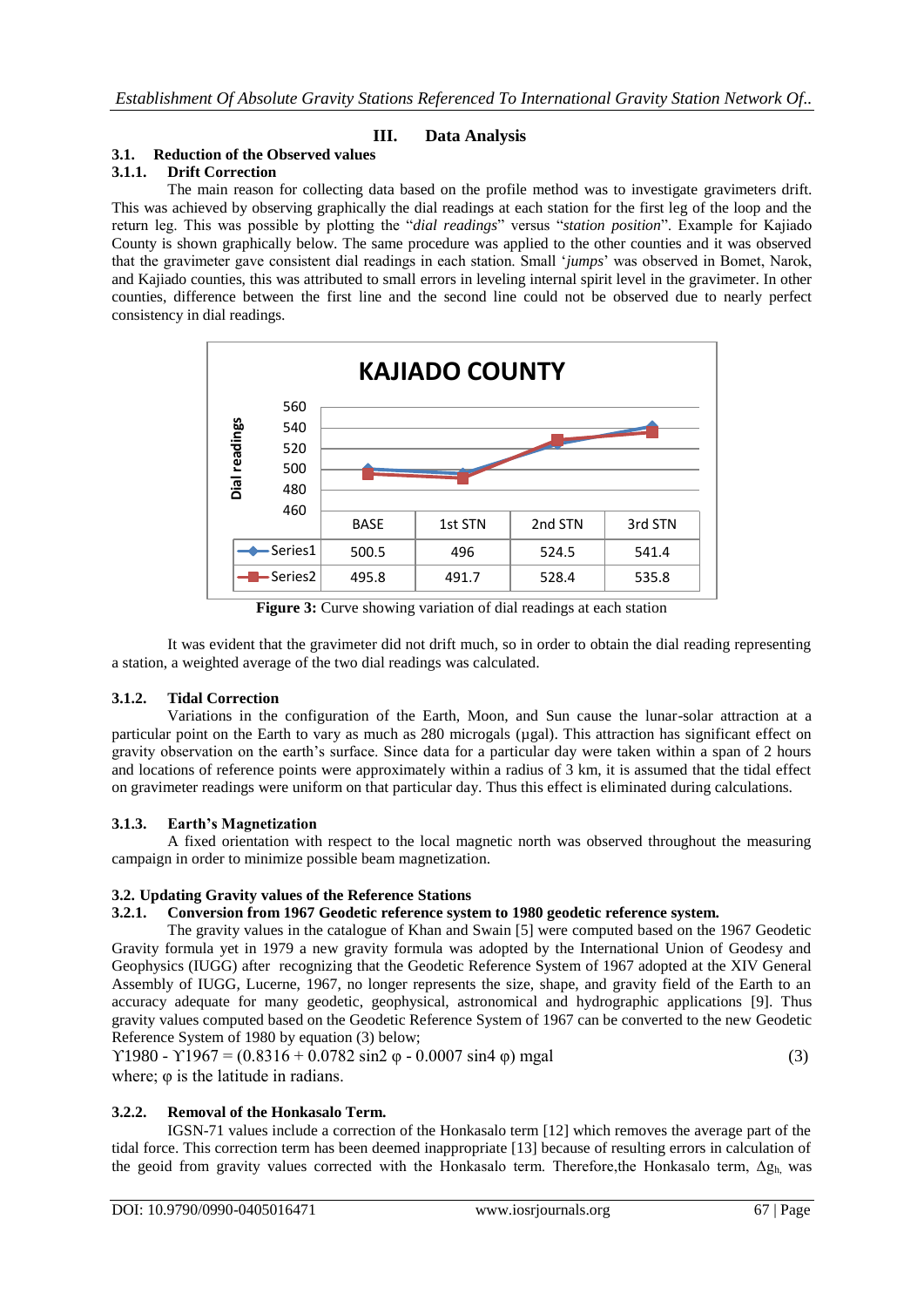removed from all the measured gravity values that had been referenced to the IGSN-71 station by adding a latitudinal varying correction in milligals, given by the equation (4) below;

$$
\Delta g_h = 0.0371(1 - 3\sin^2 \phi) \tag{4}
$$

where φ is the latitude south or north of the gravity station and it is in radians.

The two corrections were performed to the gravity values at each reference station. Finally, after ensuring that dial readings were clean from drift and that gravity values of the reference stations are updated, the difference in gravity  $(\delta g)$  between the new station and the IGSN station was calculated based on the equation (5) below where K is the calibration constant and  $\delta s$  is the difference in scale value in the two stations.<br> $\delta q = K * \delta s$  $\delta g = K * \delta s$  (5)

This value ( $\delta q$ ) was added to the reference values to obtain the possible value of the new station. Since three reference values were used, three possible values of the new station were obtained and these values were slightly different due to errors associated with them. To obtain the most probable absolute gravity value of the new station, least squares adjustment by weighted average was performed to the three values and statistical analysis was done to assess the quality of adjustment.

#### **3.3. Least Squares Adjustment by Weighted Average**

In mathematical terms, a least squares adjustment defines best fit solution for weighted measurements by finding a minimum for the sum of the squares of the measurement residual. A measurement residual is the amount needed to correct a measurement for it to fit into the best fit solution found by the least-squares adjustment. Various parameters necessary to perform the adjustment are defined below;

#### **3.3.1. Calibration Constant**

Calibration constant given for the gravimeter by the manufacturer is 0.1004 mgal/div, but this value is subject to change due to aging, usage, and vibrations due to transportation of the equipment. A new calibration constant of 0.7543 mgal/div with of standard deviation of 0.05604mgal/div, was obtained by finding a weighted average of twenty calibration constants (two from each county).The two calibration constants from each county were obtained by equating absolute gravity difference of two reference stations with the difference in their gravimeter dial readings as shown in equation (5) and equation (6).

$$
K = \frac{(G^{2nd} - G^{1st})}{(D^{2nd} - D^{1st})}
$$
(5)

$$
K = \frac{(G^{3rd} - G^{1st})}{(D^{3rd} - D^{1st})}
$$
(6)

Where  $G^{1st}$ ,  $G^{2nd}$ ,  $G^{3rd}$  and  $D^{1st}$ ,  $D^{2nd}$ ,  $D^{3rd}$  are the absolute gravity values and gravimeter dial readings of the  $1<sup>st</sup>$ ,  $2<sup>nd</sup>$ , and  $3<sup>rd</sup>$  reference stations respectively. K is the calibration constant of the equipment.

#### **3.3.2. Error Propagation**

For every measurement there has to be errors. Some of the errors can be removed by just looking at the field data while others can"t be removed. Thus when these measurements are used in mathematical calculations, the errors associated with the measurements tend to propagate to the final result. In order to take into consideration these errors, the general formula in equation (7) was the main guiding principle in every mathematical calculation. Where A(x,y) is a function with a variables x and y.  $\partial A(x,y)$ ,  $\partial x$ , and  $\partial y$  are the errors in  $A(x,y)$ , x, and y respectively.

$$
\partial A(x, y) = \sqrt{\left(\frac{dA}{dx}\partial x\right)^2 + \left(\frac{dA}{dy}\partial y\right)^2} \tag{7}
$$

#### **3.3.3. Statistics**

Statistics are used in surveying to analyze repeated measurements and draw conclusions about the quality of the said measurements and are based on the laws of probability [14]. The various statistical terms and equations that have been used here are described as follows;-

*Residue (v)*. The difference between adjusted value and the measured value or the amount the measurement has adjusted. It will be denoted by **v.** Having approximately 50% of the residue as negative and approximately 50% as positive is an indication of normally distributed data set.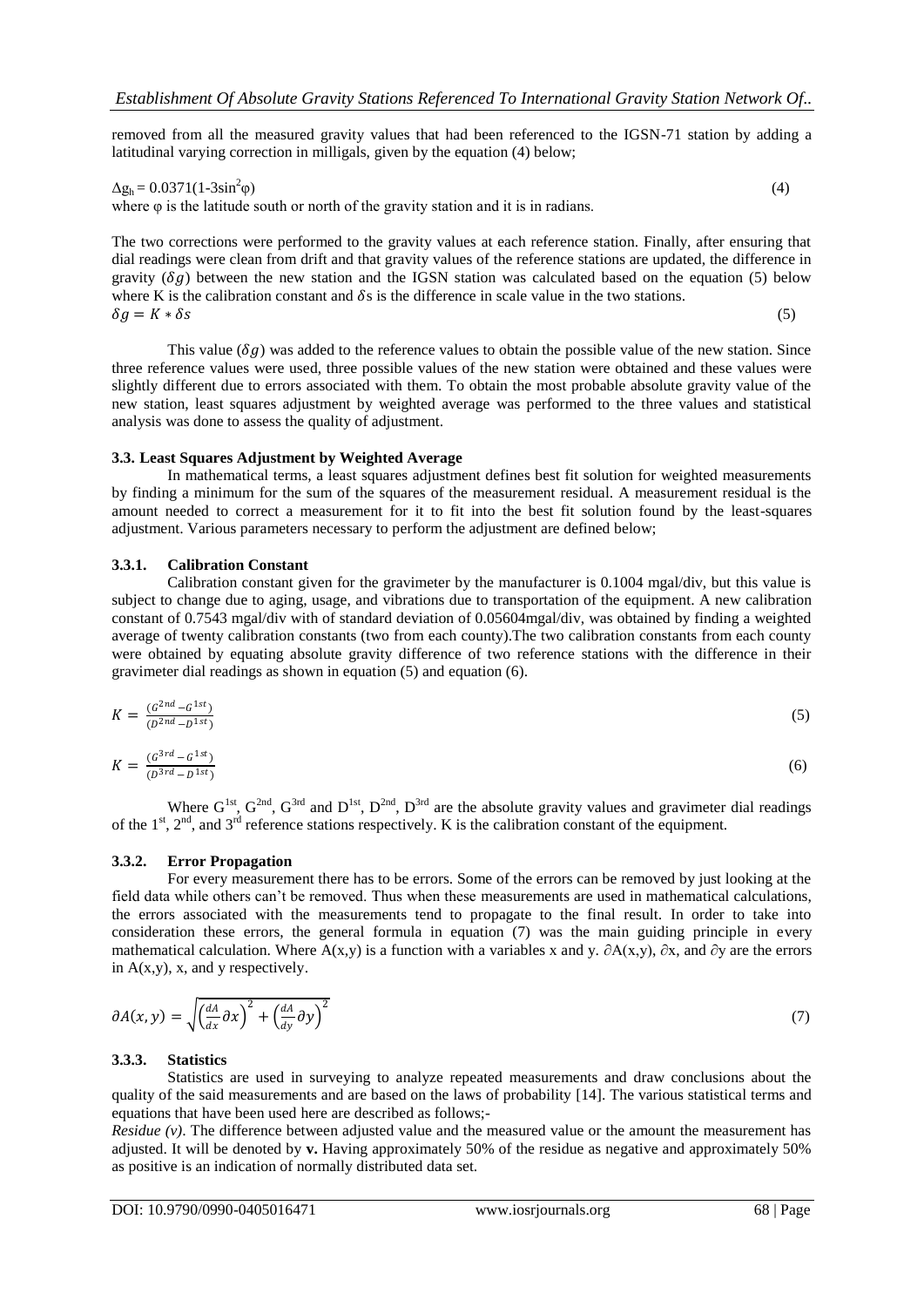Residue = adjusted value (e.g. Mean height) – measured value (e.g. height) (8)

*Variance*  $(S^2)$  *and Standard deviation* (S). Variance is a measure of precision of data set and will be denoted  $b<sub>9</sub>S<sup>2</sup>$  while standard deviation is used to draw conclusion about probability. Approximately 68% of data will fall within the range defined by the standard deviation. Standard deviation is the square root of variance and will be denoted by S.

$$
S = \sqrt{S^2} = \sqrt{\frac{\Sigma v^2}{n - 1}}\tag{9}
$$

Where n is the number of data sets.

*Weights (w).* This are estimates of the relative reliabilities of observations. A high precision as indicated by a small standard deviation implies a good observation and hence high weight. Conversely, a low precision as indicated by a large standard deviation implies poor observation and hence a small weight. Weights are generally based on the reciprocal of standard deviation as shown by equation (9).Weights will be denoted here by *w*.

$$
w = \frac{1}{s^2} \tag{10}
$$

*Weighted Mean (Xw)*. This is a mean where some values contribute more to the final value as compared to others due to the weight assigned to them. It will be denoted as *Xw.*

$$
Xw = \frac{\sum XiWi}{\sum Wi} \tag{11}
$$

Where;  $Xw =$  weighted mean,  $Wi =$  Weight assigned to measurement *Xi*.

*Standard Deviation of the Weighted Mean (SXw)*

$$
S_{Xw} = \sqrt{\frac{\sum wv^2}{(\sum w)(n-1)}}\tag{12}
$$

Where;  $w = Weight$  assigned to the measurement *X*,  $v = residual$ ,  $n = number$  of measurements.

*Normalized Residuals (NR).* This is the ratio of residuals to the standard deviation or error estimate. It will be denoted as  $N_R$ . For a normally distributed data set, 68% of normalized residuals should be equal to or less than one. Normalized residuals equal to or greater than three should be closely examined as potential outliers. Normalized residuals are used to indicate the weighting of individual measurement.  $|v|$ 

$$
N_{R} = \frac{1}{s}
$$
 (13)

*Degrees of freedom (DF).* This is the number of measurements in excess of those needed to solve for the unknowns. It will be denoted as DF.

DF = (Total number of measurements + Total number of fixed values – Total number of Measurements to be determined. (14)

*Standard Error of Unit Weight.* This is used to assess the weighting that has been applied to the entire network. If the weighting was perfect the standard error of unit weight would be equal to one.

Standard Error of Unit weight=
$$
\sqrt{\frac{\sum w v^2}{DF}}
$$
 (15)

*Chi-square test.* This is used to evaluate the standard error of unit weight. It answers the question, do the residuals (*v*) reflect error estimations based on the resultant standard error of unit weight? In order to pass the standard error of unit weight must fall within the Chi-square range. This range is predicated on degrees of freedom. The Chi-square test is normally performed at the 95% confidence level (for surveying data) in what is termed as two tailed test. The two tailed test means the standard error of unit weight can be too high or too low.

#### **IV. Results And Discussion**

The main software that was used to do calculations was Microsoft excel. The results of the calculations and the absolute gravity values of the new stations are show in the tables below for Kajiado County.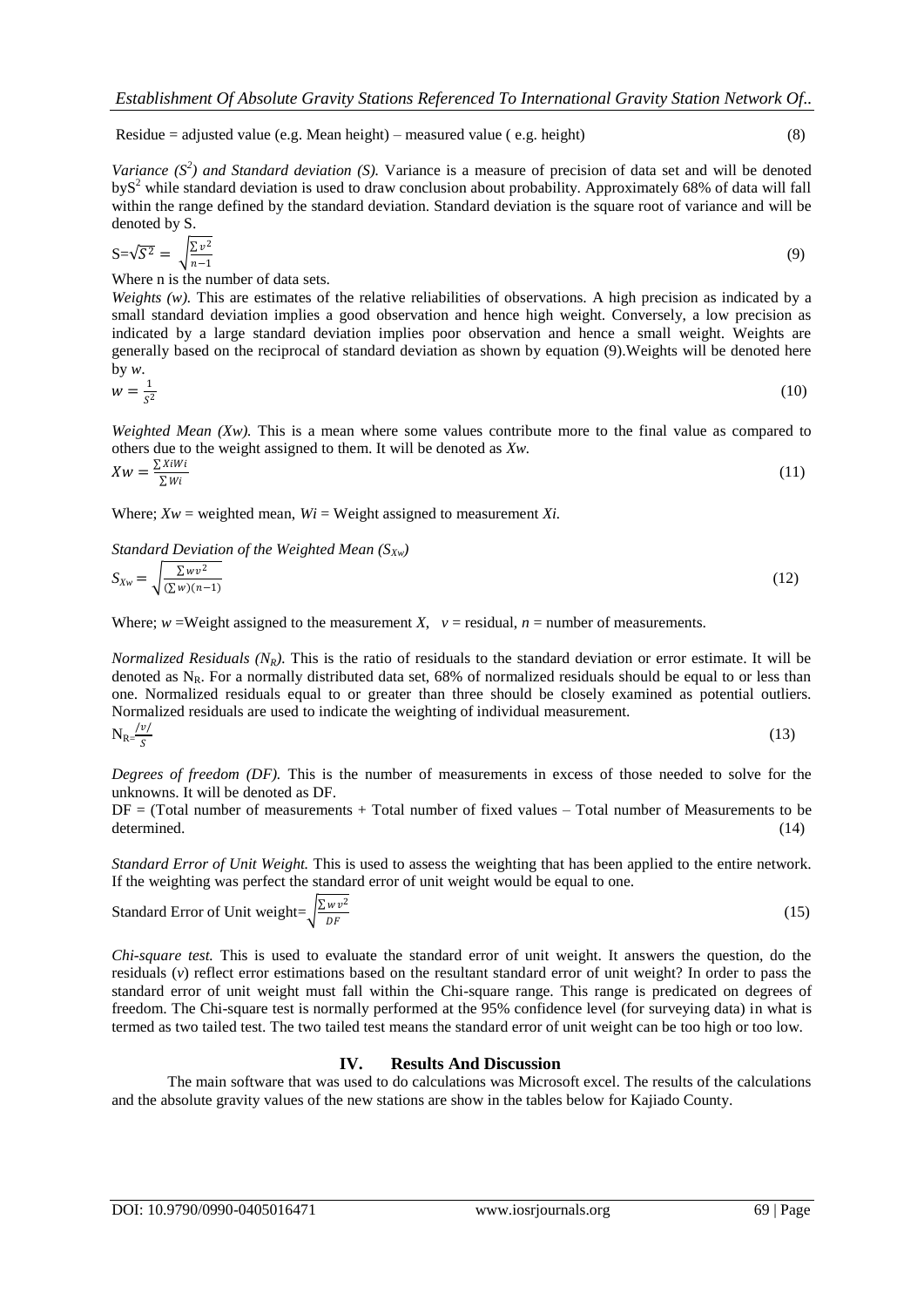|                                                       |                                 | <b>rapic 2.</b> Kesuns of calculations for Kaffado County |             |             |             |
|-------------------------------------------------------|---------------------------------|-----------------------------------------------------------|-------------|-------------|-------------|
|                                                       |                                 | KAJIADO COUNTY                                            |             |             |             |
|                                                       |                                 | $1st$ Ref                                                 | $2nd$ Ref   | $3rd$ Ref   | New Station |
| $Co-$                                                 | Easting                         | 254336                                                    | 252627      | 252798      | 252289      |
| ordinates                                             | Northing                        | 9796593                                                   | 9792598     | 9789445     | 9795389     |
| Absolute Gravity Value (mgal)                         |                                 | 977562.4                                                  | 977585.3    | 977587.5    |             |
| Conversion from 1967 to 1980<br>geodetic sytem (mgal) |                                 | 0.831680                                                  | 0.831684    | 0.831686    |             |
| Honkasalo Term (mgal)                                 |                                 | 0.036987                                                  | 0.036981    | 0.036977    |             |
| <b>Updated Gravity Value (mgal)</b>                   |                                 | 977563.2687                                               | 977586.1687 | 977588.3687 |             |
| Weighted Dial Reading                                 |                                 | 495.654                                                   | 528.295     | 535.767     | 496.387     |
|                                                       |                                 | ±1.174                                                    | $\pm 0.627$ | $\pm 1.89$  | ±1.554      |
| $\Delta s$ (New Station –Ref Station)                 |                                 | 0.733                                                     | $-31.908$   | $-39.380$   |             |
|                                                       |                                 | ±1.948                                                    | ±1.675      | ±2.445      |             |
| <b>Calibration Constant</b>                           |                                 | $0.75423 \pm 0.05604$                                     |             |             |             |
| $\Delta g$                                            |                                 | 0.5528                                                    | $-24.0661$  | $-29.7017$  |             |
|                                                       |                                 | ±1.4695                                                   | ±2.1897     | ±2.8768     |             |
| Possible Absolute Gravity Value Of                    |                                 | 977563.8215                                               | 977562.1026 | 977558.667  |             |
| <b>New Station</b>                                    |                                 | ±1.4696                                                   | ±2.1897     | ±2.8768     |             |
|                                                       | Absolute Gravity Of New Station | 977562.5831                                               |             |             |             |
| <b>Standard Deviation</b>                             |                                 | 1.2836                                                    |             |             |             |
| Residues                                              |                                 | $-1.238$                                                  | 0.481       | 3.916       |             |
| <b>Normalized Residues</b>                            |                                 | 0.8426                                                    | 0.2195      | 1.3613      |             |
|                                                       | Standard Error Of Unit Weight   | 1.1427                                                    |             |             |             |

| Table 2: Results of calculations for Kajiado County |  |
|-----------------------------------------------------|--|
|-----------------------------------------------------|--|

Absolute gravity values of the new stations were obtained with minimal standard deviations. Residues at all stations obeyed the approximately 50% negative values and approximately 50% positive values rule, and also normalized residues were below 3.0 at all stations indicating that the adjustment process was excellent. Standard error of unit weight at all stations fall within the chi-square range at 95% confidence level with two degrees of freedom thus confirming that the adjustment process was excellent.

The gravity values obtained for the other stations are shown in the summarized tables below.

| <b>Table 3:</b> Absolute gravity values of the new gravity stations |              |             |               |             |             |
|---------------------------------------------------------------------|--------------|-------------|---------------|-------------|-------------|
| Station                                                             | Kisii County | Narok       | <b>B</b> omet | Kericho     | Nakuru      |
|                                                                     |              | County      | County        | County      | County      |
| Absolute Gravity (mgal)                                             | 977541.2340  | 977461.6930 | 977505.5373   | 977411.6918 | 977476.5636 |

| <b>Table 4:</b> Absolute gravity values of the new gravity stations |             |             |             |             |  |
|---------------------------------------------------------------------|-------------|-------------|-------------|-------------|--|
| Station<br>Baringo County                                           |             | El-Geivo    | Uasin-Gishu | Trans-Nzoia |  |
|                                                                     |             | County      | County      | County      |  |
| Absolute Gravity (mgal)                                             | 977407.3451 | 977411.3694 | 977481.5155 | 977461.7042 |  |

Detailed information and sketch of the location of the new stations can be found in the catalogue of Kenya International Gravity Stations Network (KIGSN). Monumentation of the new station was done by cementing a brass disc on the ground. Each brass disc has a code on top (e.g KIGSN 001) to provide extra identification of the new station. Further survey is required to set up new gravity stations in the whole country.

#### **Acknowledgment**

I acknowledge my supervisors; Dr. John Githiri and Dr. Maurice K"orowe for their guidance during the entire research work. Many thanks to Jomo Kenyatta University of Agriculture and Technology for providing funding for the project, not forgetting Mr. Evance Odero and Mr. Elly Bogi, for their assistance during data collection.

#### **References**

- [1] R. E. Moose, "The National Geodetic Survey Gravity Network," NOAA Technical Report NOS 121 NGS 39, pp32, 1986.<br>[2] J. A. Duerksen, *Pendulum gravity data in the United States* (Washington: US Govt. print. Off., 1949)
- [2] J. A. Duerksen, *Pendulum gravity data in the United States* (Washington: US Govt. print. Off., 1949)
- [3] C. Morelli, Modern standards for gravity surveys, *Geophysical Journal of the Royal Astronomical Society, 45(1),* 1976, 199-199.<br>
[4] G. P. Woollard, and J. C. Rose, *International gravity measurements* (Tulsa: Society
- [4] G. P. Woollard, and J. C. Rose, *International gravity measurements* (Tulsa: Society of Exploration Geophysicists, 1963)
- [5] C. J. Swain, and M. A. Khan, Gravity measurements in Kenya, *Geophysical Journal of the Royal Astronomical Society, 53(2),* 1978, 427-429.

- [7] M. A. Khan, J. Mansfield, and C. J. Swain, *Gravity Measurements in Kenya* (London: University of Leicester, 1973)
- [8] C. Morelli, C. Gantar, R. K. McConnell, B. Szabo, and U. Uotila, *The international gravity standardization net 1971 (IGSN 71)* (Italy: OSSERVATORIO GEOFISICO SPERIMENTALE TRIESTE, 1972)

<sup>[6]</sup> R. C. Searle, and B. W. Darracott, *A catalogue of gravity data from Kenya, to January 1971*(Dept. of Geophysics and Planetary Physics, School of Physics: University of Newcastle upon Tyne, 1971)